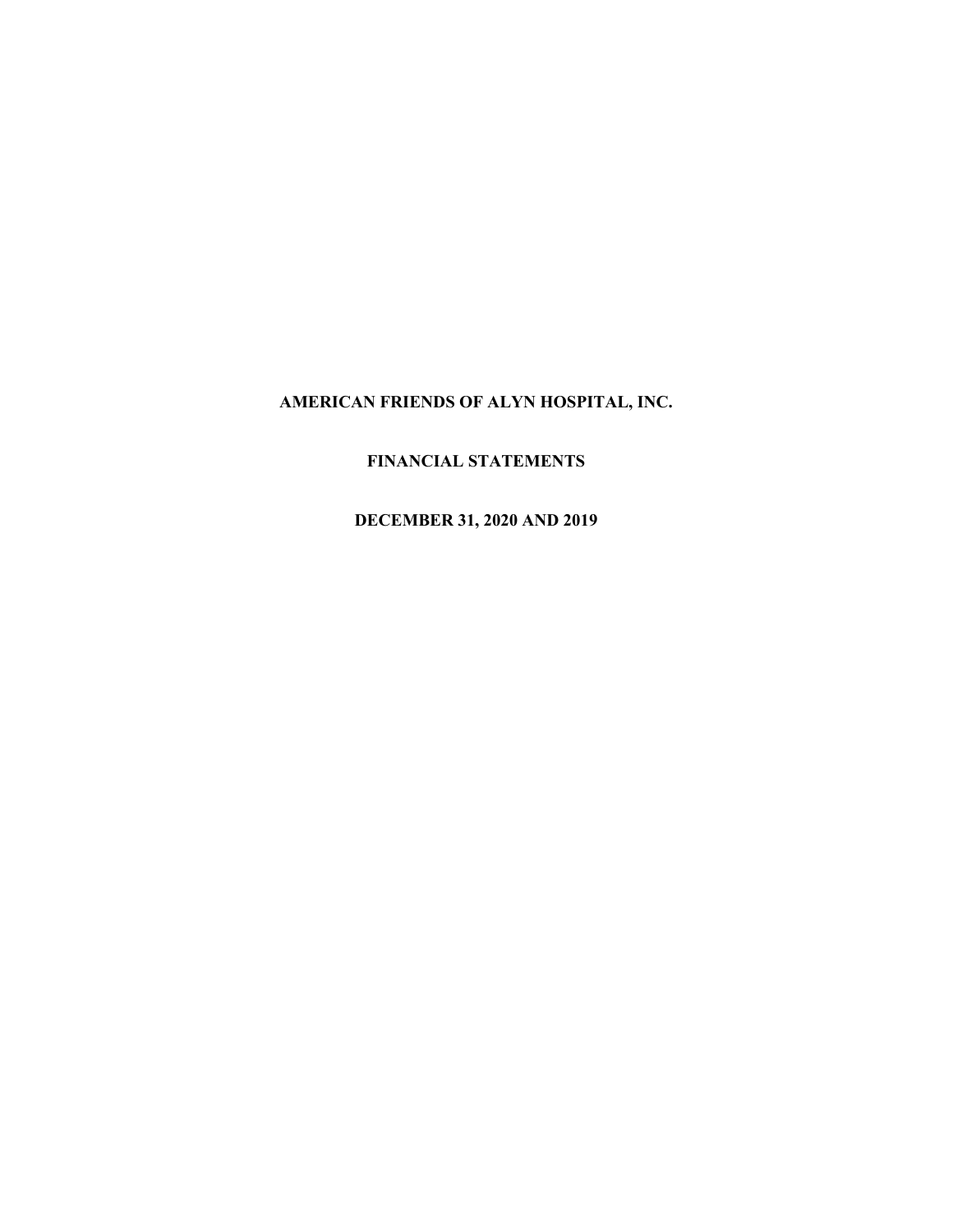

## **INDEPENDENT AUDITORS' REPORT**

To the Board of Directors of American Friends of ALYN Hospital, Inc.

We have audited the accompanying financial statements of American Friends of ALYN Hospital, Inc. (a nonprofit organization), which comprise the statements of financial position as of December 31, 2020 and 2019, and the related statements of activities, functional expenses and cash flows for the years then ended, and the related notes to the financial statements.

### **Management's Responsibility for the Financial Statements**

Management is responsible for the preparation and fair presentation of these financial statements in accordance with accounting principles generally accepted in the United States of America; this includes the design, implementation, and maintenance of internal control relevant to the preparation and fair presentation of financial statements that are free from material misstatement, whether due to fraud or error.

## **Auditors' Responsibility**

Our responsibility is to express an opinion on these financial statements based on our audits. We conducted our audits in accordance with auditing standards generally accepted in the United States of America. Those standards require that we plan and perform the audit to obtain reasonable assurance about whether the financial statements are free from material misstatement.

An audit involves performing procedures to obtain audit evidence about the amounts and disclosures in the financial statements. The procedures selected depend on the auditors' judgment, including the assessment of the risks of material misstatement of the financial statements, whether due to fraud or error. In making those risk assessments, the auditor considers internal control relevant to the entity's preparation and fair presentation of the financial statements in order to design audit procedures that are appropriate in the circumstances, but not for the purpose of expressing an opinion on the effectiveness of the entity's internal control. Accordingly, we express no such opinion. An audit also includes evaluating the appropriateness of accounting policies used and the reasonableness of significant accounting estimates made by management, as well as evaluating the overall presentation of the financial statements.

We believe that the audit evidence we have obtained is sufficient and appropriate to provide a basis for our audit opinion.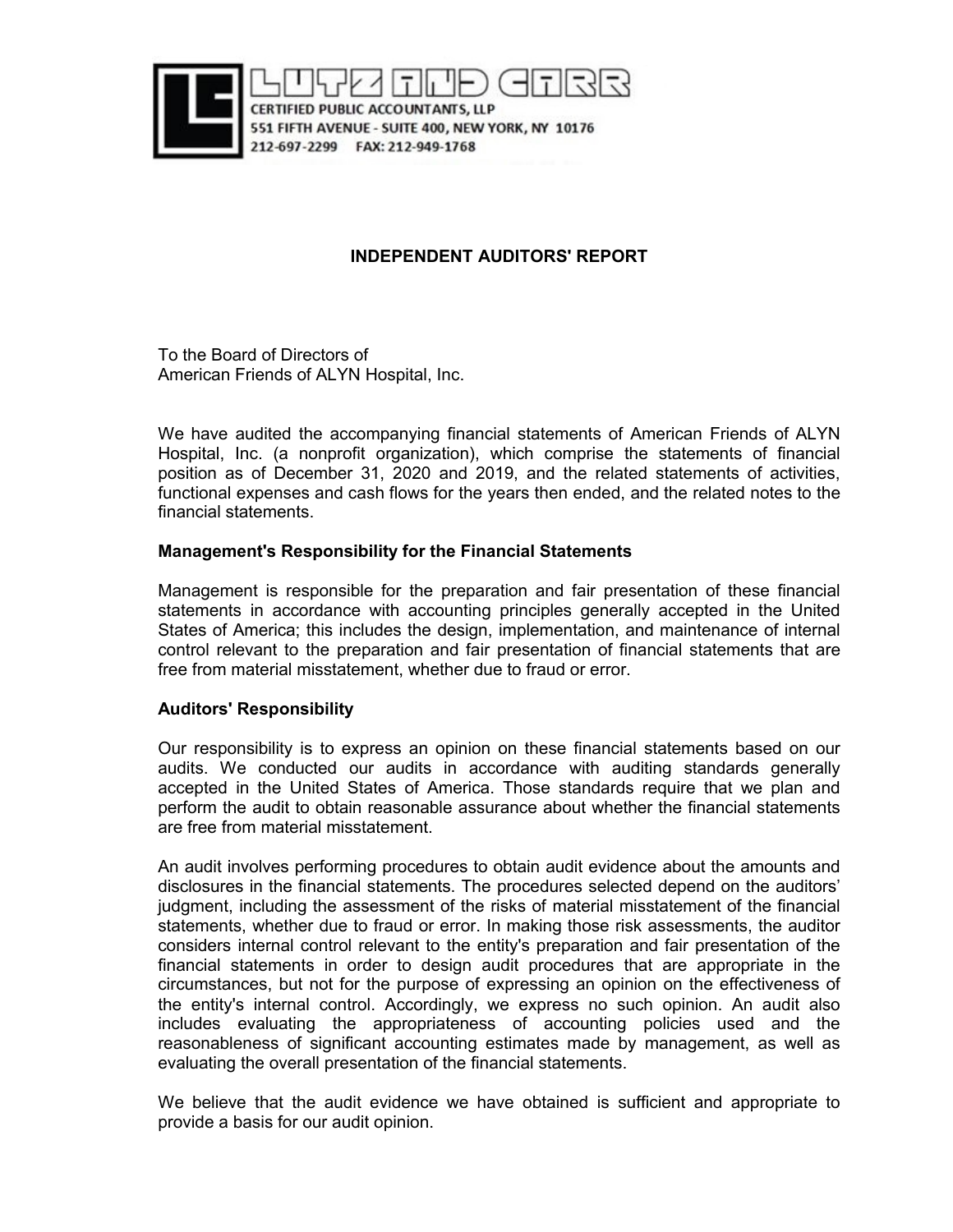

## **Opinion**

In our opinion, the financial statements referred to above present fairly, in all material respects, the financial position of American Friends of ALYN Hospital, Inc. as of December 31, 2020 and 2019, and the changes in its net assets and its cash flows for the years then ended in accordance with accounting principles generally accepted in the United States of America.

### **Emphasis of Matter**

As discussed in Note 13 to the financial statements, in March 2020, the United States declared the global pandemic novel coronavirus COVID-19 outbreak a national emergency. As a result, American Friends of ALYN Hospital, Inc. has suspended its program activities at the direction of state and local governmental authorities. Our opinion is not modified with respect to that matter.

Lutz + Can, LZP

New York, New York June 29, 2021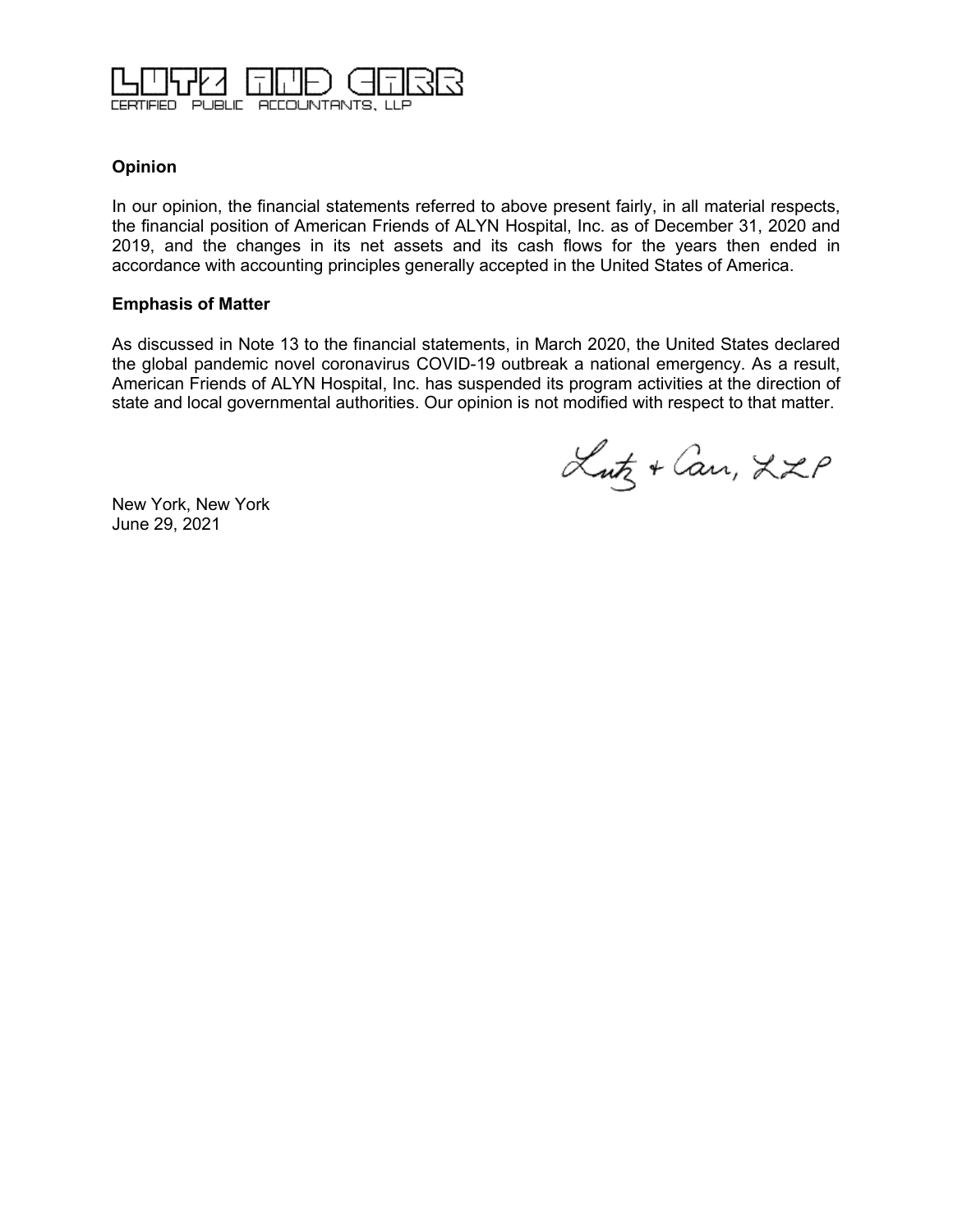#### **STATEMENTS OF FINANCIAL POSITION**

## **DECEMBER 31, 2020 AND 2019**

|                                                                       | 2020          | 2019          |
|-----------------------------------------------------------------------|---------------|---------------|
| Assets                                                                |               |               |
| Cash and cash equivalents (Notes 1b and 10)                           | 155,021<br>\$ | \$<br>173,962 |
| Unconditional promises to give - without donor restrictions (Note 1e) | 73,481        | 108,842       |
| Prepaid expenses and other assets                                     | 25,611        | 28,819        |
| Investments (Notes 1c, 1d and 5)                                      | 4,932,882     | 4,900,272     |
| Website costs and leasehold improvements (Notes 1i and 6)             | 16,670        | 13,166        |
| Security deposit                                                      | 29,231        | 29,231        |
| Beneficial interests in remainder trusts (Notes 1d and 7)             | 329,716       | 779,588       |
|                                                                       |               |               |
| <b>Total Assets</b>                                                   | \$5,562,612   | \$6,033,880   |
| <b>Liabilities and Net Assets</b><br>Liabilities                      |               |               |
| Accounts payable and accrued expenses (Note 12)                       | 231,272<br>\$ | 428,726<br>\$ |
| Loan payable (Note 8)                                                 | 94,770        |               |
| <b>Total Liabilities</b>                                              | 326,042       | 428,726       |
| Commitment and Contingency (Notes 9 and 12)                           |               |               |
| Net Assets (Deficit)                                                  |               |               |
| <b>Without Donor Restrictions</b>                                     | (26, 028)     | (74, 706)     |
| With Donor Restrictions (Notes 3 and 4)                               |               |               |
| Time and purpose restrictions                                         | 412,598       | 829,860       |
| Perpetual in nature                                                   | 4,850,000     | 4,850,000     |
| <b>Total With Donor Restrictions</b>                                  | 5,262,598     | 5,679,860     |
| <b>Total Net Assets</b>                                               | 5,236,570     | 5,605,154     |
| <b>Total Liabilities and Net Assets</b>                               | \$5,562,612   | \$6,033,880   |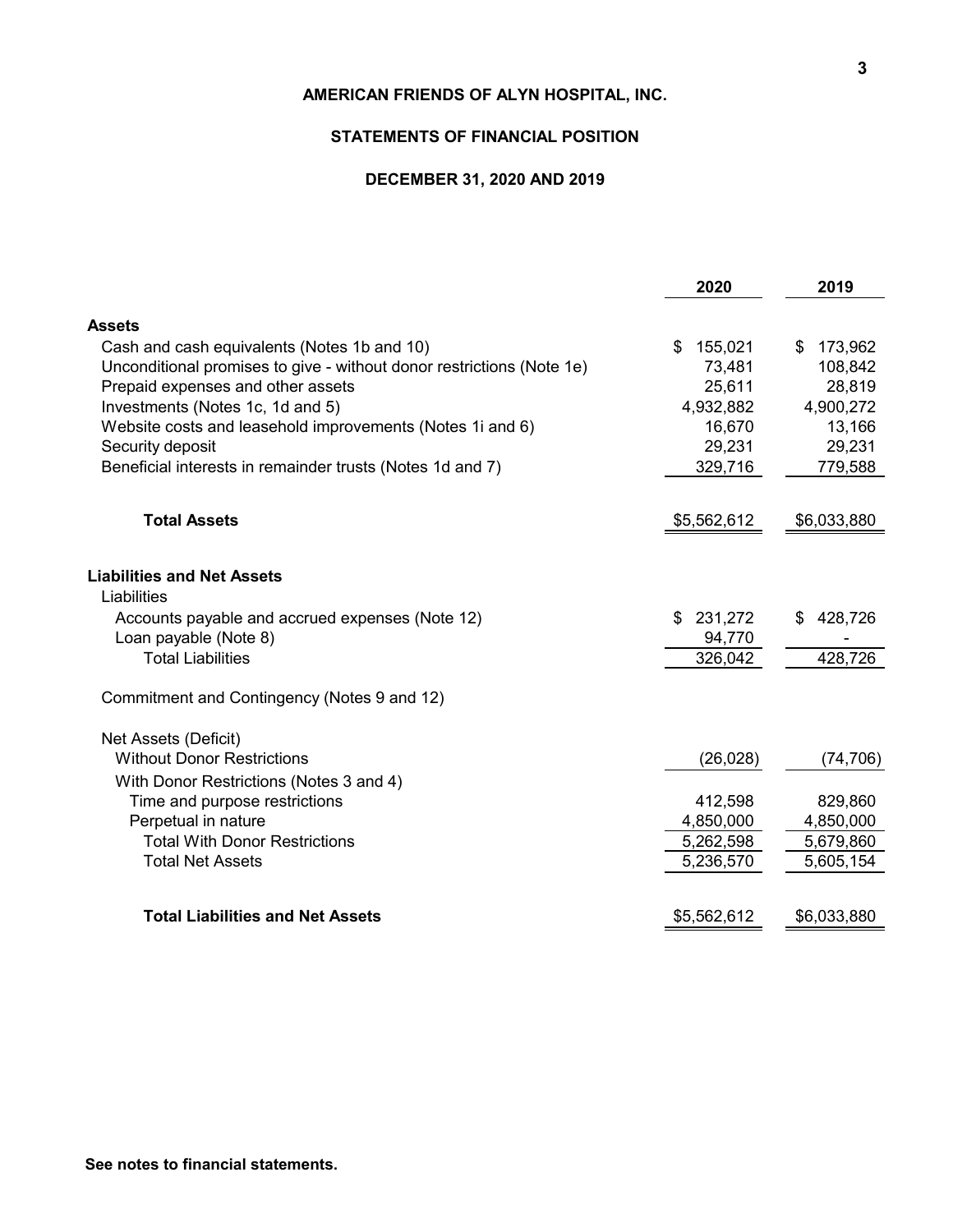### **STATEMENTS OF ACTIVITIES**

## **YEARS ENDED DECEMBER 31, 2020 AND 2019**

|                                                                                                                     | 2020        | 2019        |
|---------------------------------------------------------------------------------------------------------------------|-------------|-------------|
| <b>Changes in Net Assets Without Donor Restrictions</b>                                                             |             |             |
| Revenue and Support                                                                                                 |             |             |
| Contributions (Note 1e)                                                                                             | \$2,740,570 | \$2,960,614 |
| Net investment income (Notes 1c and 5)                                                                              | 570,752     | 775,354     |
| Net assets released from restrictions                                                                               |             |             |
| Satisfaction of time and program restrictions                                                                       | 500,993     |             |
|                                                                                                                     |             |             |
| <b>Total Revenue and Support</b>                                                                                    | 3,812,315   | 3,735,968   |
| <b>Expenses</b>                                                                                                     |             |             |
| <b>Program Services</b>                                                                                             | 3,221,345   | 2,433,042   |
| <b>Supporting Services</b>                                                                                          |             |             |
| Management and general                                                                                              | 365,725     | 313,330     |
| Fundraising                                                                                                         | 176,567     | 167,466     |
| <b>Total Supporting Services</b>                                                                                    | 542,292     | 480,796     |
| <b>Total Expenses</b>                                                                                               | 3,763,637   | 2,913,838   |
| Increase in Net Assets Without Donor Restrictions                                                                   | 48,678      | 822,130     |
| <b>Changes in Net Assets With Donor Restrictions</b><br>Change in value of beneficial interests in remainder trusts |             |             |
| (Notes 1d and 7)                                                                                                    | 849         | 63,318      |
| Net investment income (Notes 1c and 5)                                                                              | 82,882      | 50,272      |
| Net assets released from restrictions                                                                               | (500, 993)  |             |
| Increase (Decrease) in Net Assets With Donor Restrictions                                                           | (417, 262)  | 113,590     |
| Increase (decrease) in net assets                                                                                   | (368, 584)  | 935,720     |
| Net assets, beginning of year                                                                                       | 5,605,154   | 4,669,434   |
|                                                                                                                     |             |             |
| Net Assets, End of Year                                                                                             | \$5,236,570 | \$5,605,154 |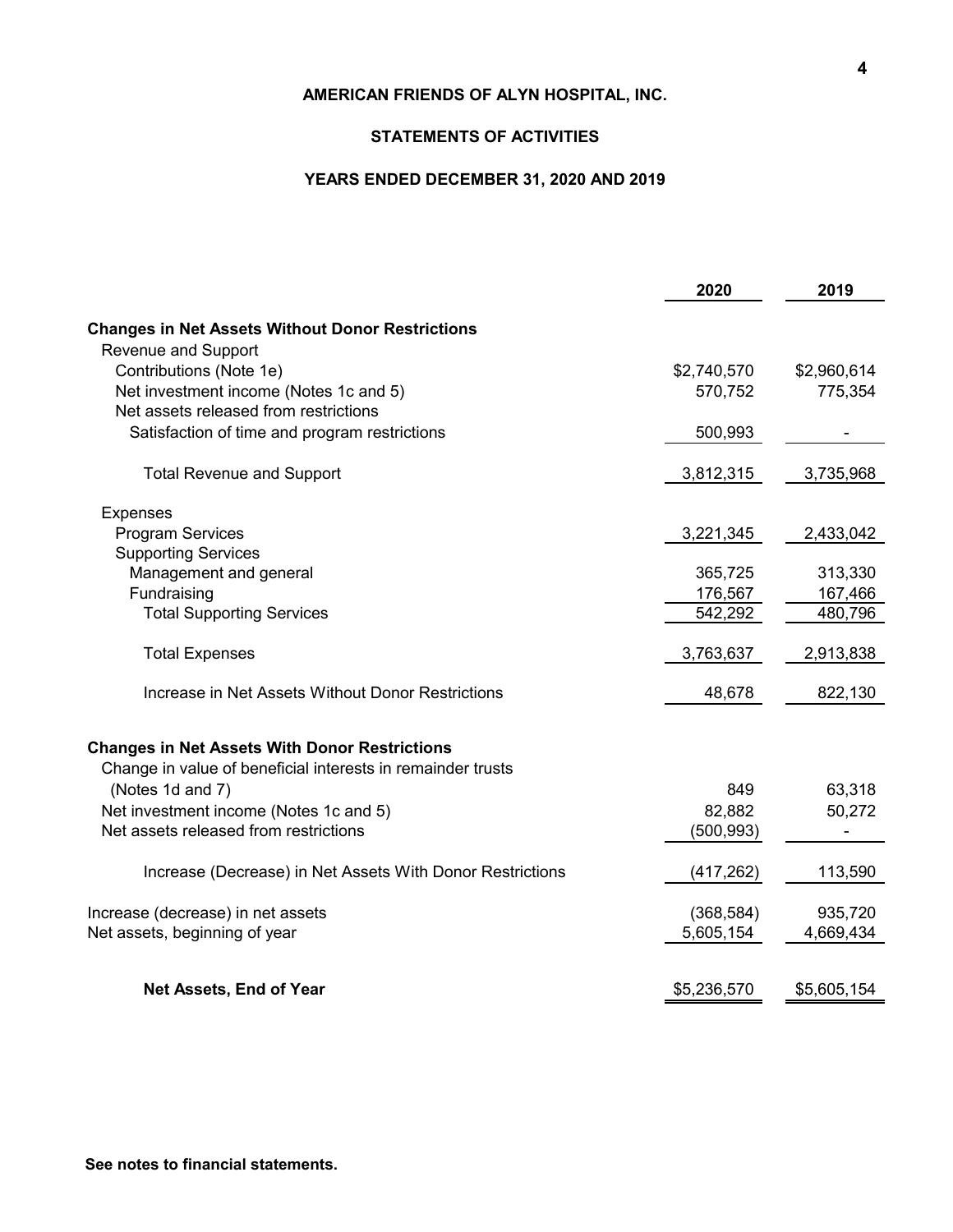#### **STATEMENTS OF FUNCTIONAL EXPENSES**

#### **YEARS ENDED DECEMBER 31, 2020 AND 2019**

|                                      | 2020                       |                           |                    | 2019                           |                 |                            |                           |                    |                                |                                 |
|--------------------------------------|----------------------------|---------------------------|--------------------|--------------------------------|-----------------|----------------------------|---------------------------|--------------------|--------------------------------|---------------------------------|
|                                      | <b>Supporting Services</b> |                           |                    |                                |                 | <b>Supporting Services</b> |                           |                    |                                |                                 |
|                                      | Program<br><b>Services</b> | Management<br>and General | <b>Fundraising</b> | <b>Total</b>                   | <b>Total</b>    | Program<br><b>Services</b> | Management<br>and General | <b>Fundraising</b> | <b>Total</b>                   | <b>Total</b><br><b>Expenses</b> |
|                                      |                            |                           |                    |                                | <b>Expenses</b> |                            |                           |                    |                                |                                 |
| Grants to ALYN                       | \$3,003,705                | \$                        | \$                 | \$<br>$\overline{\phantom{a}}$ | \$3,003,705     | \$2,218,104                | \$                        | \$                 | \$<br>$\overline{\phantom{a}}$ | \$2,218,104                     |
| Salaries, payroll taxes and benefits | 131,600                    | 193,140                   | 102,360            | 295,500                        | 427,100         | 95,420                     | 130,777                   | 83,408             | 214,185                        | 309,605                         |
| Professional fees                    | 775                        | 59,850                    | 775                | 60,625                         | 61,400          |                            | 51,405                    |                    | 51,405                         | 51,405                          |
| Advertising and marketing            | 37,708                     |                           | 6,332              | 6,332                          | 44,040          | 55,705                     |                           | 8,891              | 8,891                          | 64,596                          |
| Occupancy                            | 26,233                     | 38,080                    | 20,310             | 58,390                         | 84,623          | 25,721                     | 34,849                    | 22,402             | 57,251                         | 82,972                          |
| Office expenses                      | 12,659                     | 18,375                    | 9,800              | 28,175                         | 40,834          | 31,998                     | 43,352                    | 27,869             | 71,221                         | 103,219                         |
| <b>Educational materials</b>         |                            |                           |                    |                                |                 |                            |                           |                    |                                |                                 |
| Event expenses                       | 7,240                      |                           | 21,720             | 21,720                         | 28,960          | 5,629                      |                           | 16,886             | 16,886                         | 22,515                          |
| Computer expenses                    | $\blacksquare$             | 17,153                    | $\sim$             | 17,153                         | 17,153          | $\blacksquare$             | 25,325                    | $\sim$             | 25,325                         | 25,325                          |
| Website expenses                     |                            | 7.757                     | 7,758              | 15,515                         | 15,515          |                            | 1,410                     | 1,410              | 2,820                          | 2,820                           |
| Insurance                            |                            | 12,713                    |                    | 12,713                         | 12,713          |                            | 17,188                    |                    | 17,188                         | 17,188                          |
| Travel                               |                            | 4,174                     | $\blacksquare$     | 4,174                          | 4,174           |                            | 361                       |                    | 361                            | 361                             |
| Equipment leasing and maintenance    |                            | 3,759                     |                    | 3,759                          | 3,759           |                            | 3,892                     |                    | 3,892                          | 3,892                           |
| On-line fundraising fees             |                            |                           | 6,409              | 6,409                          | 6,409           |                            |                           | 6,195              | 6,195                          | 6,195                           |
| <b>Board activities</b>              |                            |                           |                    |                                |                 |                            |                           |                    |                                |                                 |
| Miscellaneous                        |                            | 8,656                     |                    | 8,656                          | 8,656           |                            | 4,140                     |                    | 4,140                          | 4,140                           |
| Amortization                         | ,425                       | 2,068                     | 1,103              | 3,171                          | 4,596           | 465                        | 631                       | 405                | 1,036                          | 1,501                           |
| <b>Total Expenses</b>                | \$3,221,345                | 365,725<br>S.             | \$176,567          | \$542,292                      | \$3,763,637     | \$2,433,042                | 313,330<br>\$             | 167,466<br>\$.     | \$480,796                      | \$2,913,838                     |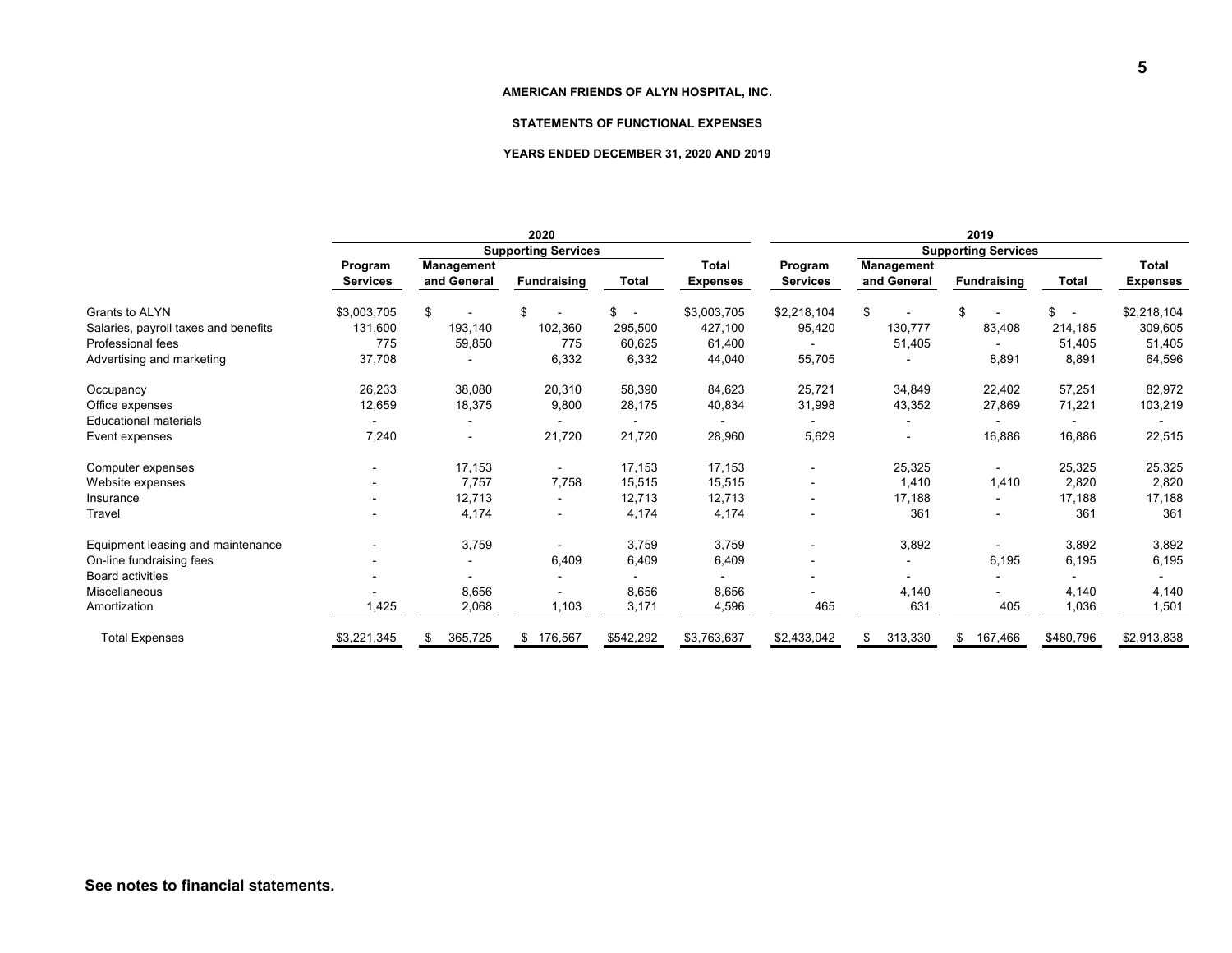#### **STATEMENTS OF CASH FLOWS**

## **YEARS ENDED DECEMBER 31, 2020 AND 2019**

|                                                                | 2020          | 2019          |
|----------------------------------------------------------------|---------------|---------------|
| <b>Cash Flows From Operating Activities</b>                    |               |               |
| Increase (decrease) in net assets                              | $$$ (368,584) | 935,720<br>\$ |
| Adjustments to reconcile increase (decrease) in net assets     |               |               |
| to net cash used by operating activities:                      |               |               |
| Amortization                                                   | 4,596         | 1,501         |
| Change in value of beneficial interests in remainder trusts    | (849)         | (63, 318)     |
| Realized gains on sales of investments                         | (38, 595)     | (31, 199)     |
| Unrealized gains on investments                                | (499, 396)    | (680, 429)    |
| (Increase) decrease in:                                        |               |               |
| Unconditional promises to give                                 | 35,361        | (45, 810)     |
| Prepaid expenses and other assets                              | 3,208         | (18, 487)     |
| Final distribution from beneficial interest in remainder trust | 450,721       |               |
| Decrease in accounts payable and accrued expenses              | (197, 454)    | (249, 969)    |
| Net Cash Used By Operating Activities                          | (610, 992)    | (151, 991)    |
| <b>Cash Flows From Investing Activities</b>                    |               |               |
| Acquisition of website costs and leasehold improvements        | (8, 100)      | (13, 782)     |
| Purchase of investments                                        | (2,372,201)   | (1,009,902)   |
| Proceeds from sale of investments                              | 2,877,582     | 1,207,190     |
| Net Cash Provided By Investing Activities                      | 497,281       | 183,506       |
| <b>Cash Flows From Financing Activities</b>                    |               |               |
| Proceeds from loan payable                                     | 94,770        |               |
|                                                                |               |               |
| Net increase (decrease) in cash and cash equivalents           | (18, 941)     | 31,515        |
| Cash and cash equivalents, beginning of year                   | 173,962       | 142,447       |
| <b>Cash and Cash Equivalents, End of Year</b>                  | 155,021<br>\$ | 173,962<br>\$ |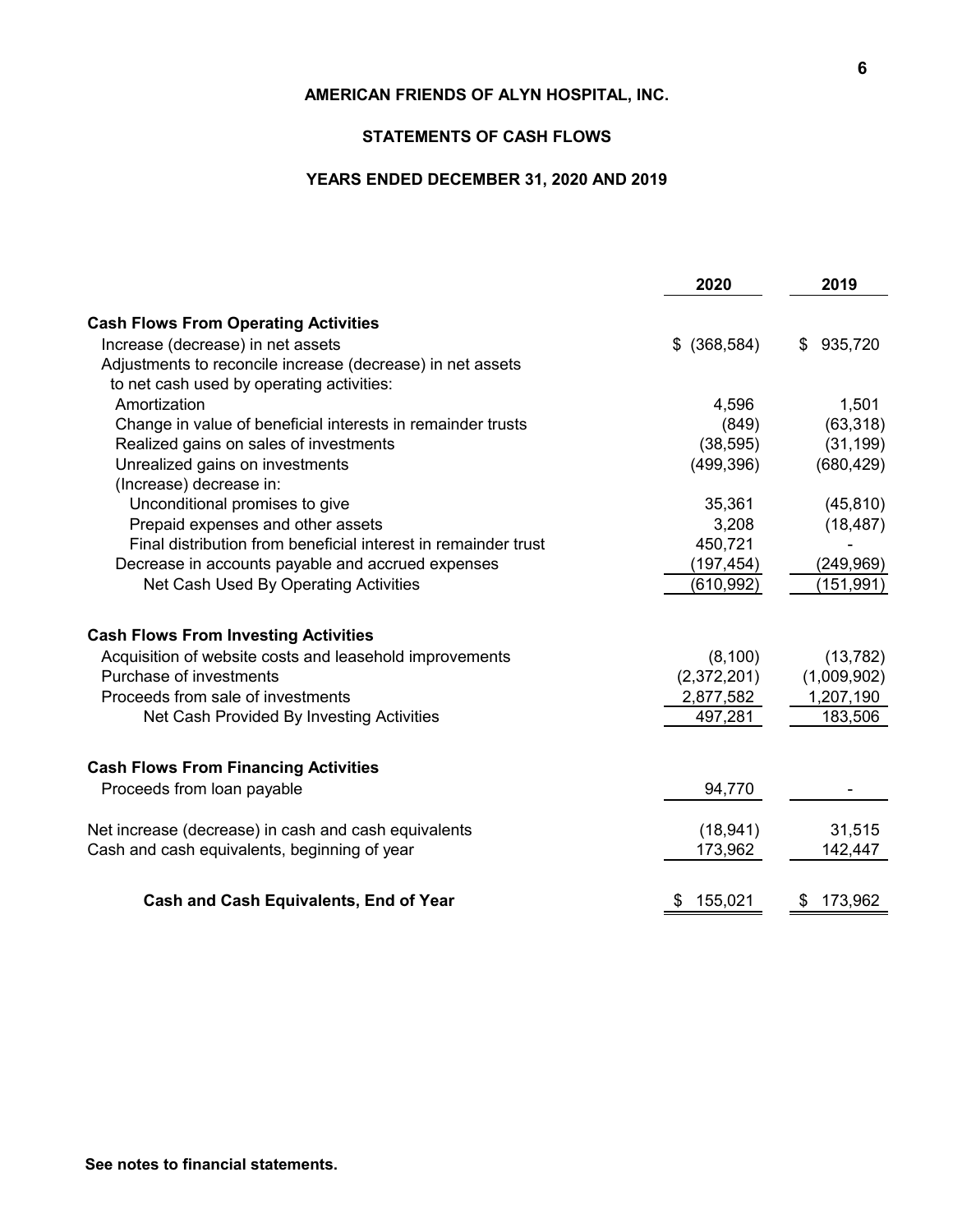### **NOTES TO FINANCIAL STATEMENTS**

### **DECEMBER 31, 2020 AND 2019**

#### **Note 1 - Organization and Summary of Significant Accounting Policies**

#### a - Organization

American Friends of ALYN Hospital, Inc. ("AFAH") is a not-for-profit organization that exists solely to educate Americans about and provide support to The ALYN-Woldenberg Family Hospital/Pediatric and Adolescent Rehabilitation Center ("ALYN"), Jerusalem, Israel. ALYN, Israel's only rehabilitation center for physically handicapped children and adolescents, provides all of the medical and paramedical services necessary for successful rehabilitation in one facility. The financial statements include the accounts of its New York headquarters and its affiliated United States Chapters. Grants to ALYN are made at the discretion of the AFAH Board of Directors.

#### b - Cash and Cash Equivalents

For purposes of the statements of cash flows, AFAH considers all highly liquid instruments, purchased with a maturity of three months or less, to be cash equivalents, except for short-term investments being managed within the investment account.

### c - Investments

AFAH reflects investments at fair value in the statements of financial position. Unrealized gains and losses on investments are reflected in the statements of activities as increases and decreases in net assets without donor restrictions unless their use is restricted by explicit donor stipulations or by law. Investment income that is limited to specific uses by donor-imposed restrictions are reported as increases in net assets without donor restrictions if the restrictions are met in the same fiscal year in which the gains and income are recognized.

#### d - Fair Value Measurements

Fair value is defined as the price that would be received to sell an asset in an orderly transaction between market participants at the measurement date. Fair value is a market-based measurement, not an entity-based measurement. Generally accepted accounting principles establish a framework for measuring fair value which maximizes the use of observable inputs and minimizes the use of unobservable inputs by requiring that the most observable inputs be used when available. Observable inputs are those the market participants would use in pricing the asset based on market data obtained from sources independent of AFAH. Unobservable inputs reflect AFAH's assumptions about the inputs market participants would use in pricing the asset developed based on the best information available in the circumstances. Fair value measurements are categorized into three levels as follows:

Level 1 Inputs that reflect unadjusted quoted prices in active markets for identical assets or liabilities that AFAH has the ability to access at the measurement date.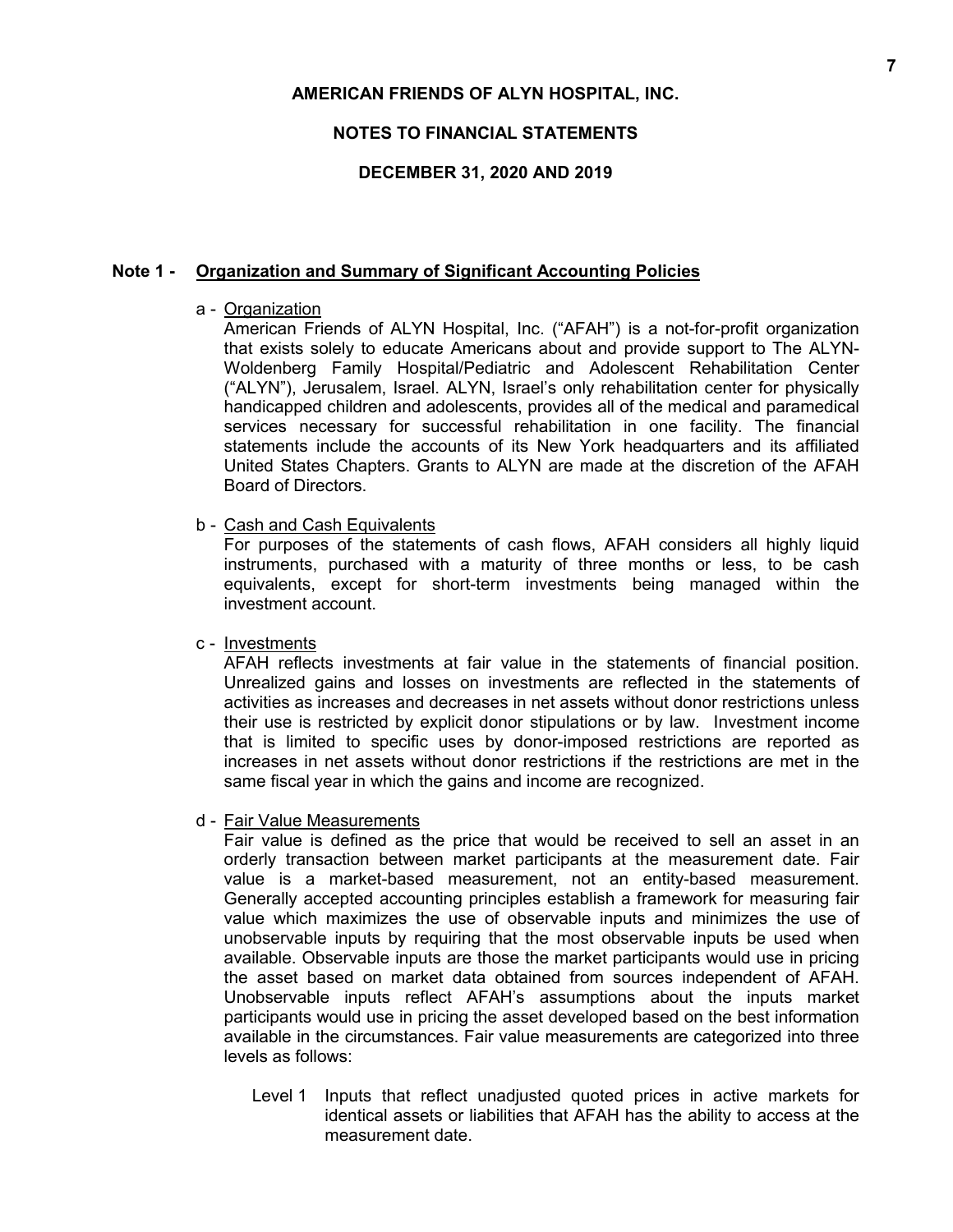#### **NOTES TO FINANCIAL STATEMENTS**

### **DECEMBER 31, 2020 AND 2019**

### **Note 1 - Organization and Summary of Significant Accounting Policies (continued)**

#### d - Fair Value Measurements (continued)

- Level 2 Inputs other than quoted prices included in Level 1 that are observable for the asset or liability either directly or indirectly, including inputs in markets that are not considered to be active.
- Level 3 Inputs that are unobservable.

A financial instrument's level within the fair value hierarchy is based on the lowest level of any input that is significant to the fair value measurement.

The following provides information on the fair value of the AFAH's assets by level within the fair value hierarchy as of December 31:

|                                                                                                                                                 | 2020                                         |                                   |          |                             |
|-------------------------------------------------------------------------------------------------------------------------------------------------|----------------------------------------------|-----------------------------------|----------|-----------------------------|
|                                                                                                                                                 | Fair<br>Value                                | Level 1                           | Level 2  | Level 3                     |
| Investments<br>Mutual funds, equity and fixed income<br>State of Israel bond<br>Beneficial interests in remainder trusts<br><b>Total Assets</b> | \$4,931,982<br>900<br>329,716<br>\$5,262,598 | \$4,931,982<br>900<br>\$4,932,882 | \$<br>\$ | \$.<br>329,716<br>\$329,716 |
|                                                                                                                                                 |                                              | 2019                              |          |                             |
|                                                                                                                                                 | Fair<br>Value                                | Level 1                           | Level 2  | Level 3                     |
| Investments<br>Mutual funds, equity and fixed income<br>State of Israel bond<br>Beneficial interests in remainder trusts                        | \$4,899,372<br>900<br>779,588                | \$4,899,372<br>900                | \$       | \$.<br>779.588              |
| <b>Total Assets</b>                                                                                                                             | \$5,679,860                                  | \$4,900,272                       |          | \$779,588                   |

The following summarizes the changes in fair value of AFAH's Level 3 assets for the years ended December 31:

|                                                               |            | ----      |
|---------------------------------------------------------------|------------|-----------|
| Balance, beginning of year                                    | \$779.588  | \$716.270 |
| Distribution of beneficial interests in remainder trusts      | (450, 721) |           |
| Increase in value of beneficial interests in remainder trusts | 849        | 63.318    |
| Balance, End of Year                                          | \$329.716  | \$779,588 |

 **2020 2019**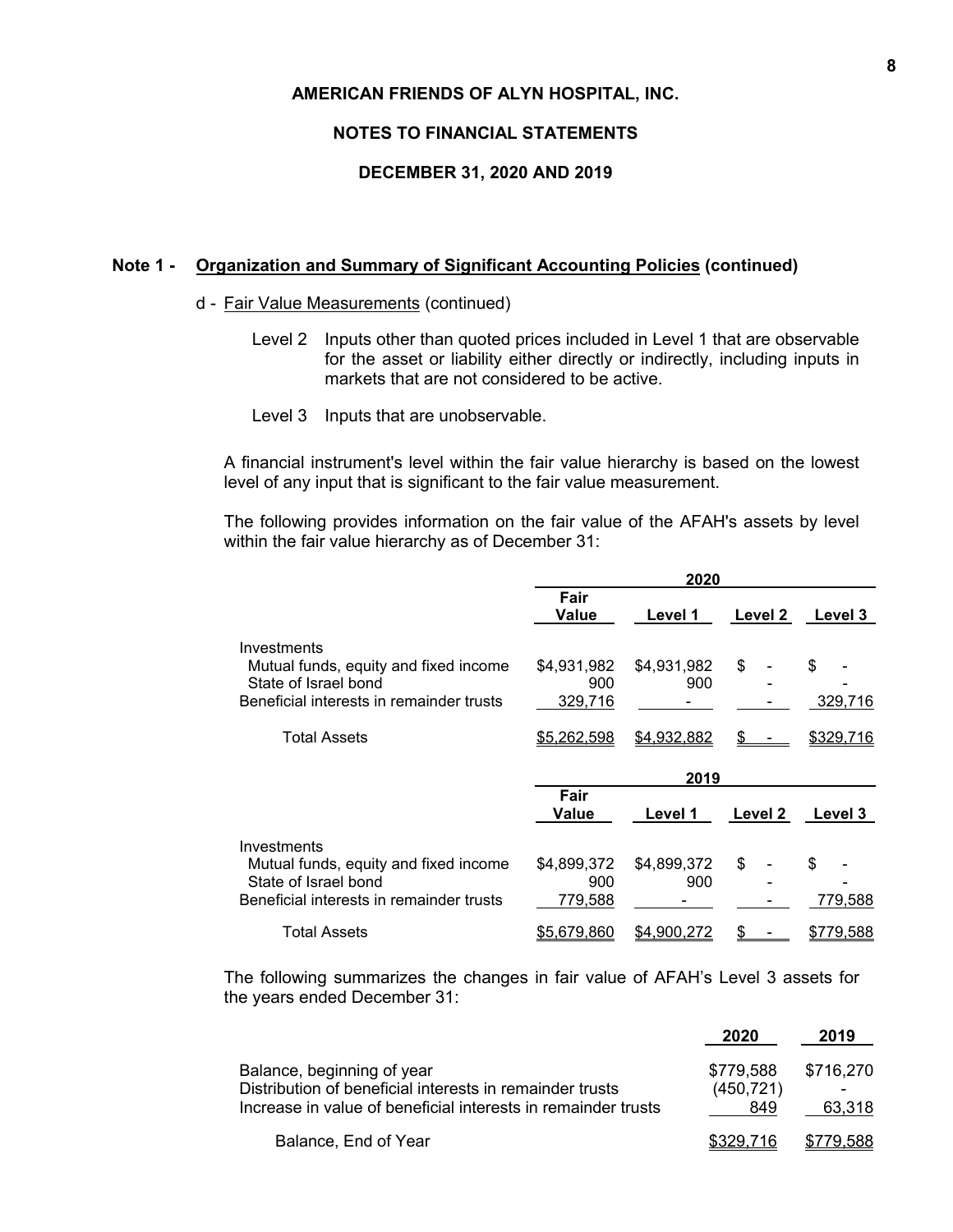### **NOTES TO FINANCIAL STATEMENTS**

### **DECEMBER 31, 2020 AND 2019**

### **Note 1 - Organization and Summary of Significant Accounting Policies (continued)**

d - Fair Value Measurements (continued)

Fair value for the beneficial interests in remainder trusts are determined by calculating the present value of the future distributions expected to be received, using a discount rate.

#### e - Contributions and Unconditional Promises to Give

Contributions are recognized when the donor makes a promise to give to AFAH, that is, in substance, unconditional. Conditional promises to give, that have a measurable performance or other barrier and a right of return, are not recognized until the conditions on which they depend have been met.

Contributions that are restricted by the donor are reported as increases in net assets without donor restrictions if the restrictions expire in the fiscal year in which the contributions are recognized. All other donor restricted contributions are reported as increases in net assets with donor restrictions depending on the nature of the restrictions. When a restriction expires, net assets with donor restrictions are reclassified to net assets without donor restrictions.

AFAH uses the allowance method to determine uncollectible promises to give. The allowance, if any, is based on prior years' experience and management's analysis of specific promises made. Promises to give are due within one year.

f - Grants Payable to ALYN Grants are accrued at the time authorized.

#### g - Financial Statement Presentation

The financial statements of AFAH have been prepared in accordance with accounting principles generally accepted in the United States, which require AFAH to report information regarding its financial position and activities according to the following net asset classifications:

#### Net Assets Without Donor Restrictions

Net assets that are not subject to donor-imposed restrictions and may be expended for any purpose in performing the primary objectives of AFAH. These net assets may be used at the discretion of AFAH's management and Board of Directors.

#### Net Assets With Donor Restrictions

Net assets subject to stipulations imposed by donors and grantors. Some donor restrictions are temporary in nature; those restrictions will be met by actions of AFAH or the passage of time. Other donor restrictions are perpetual in nature, whereby the donor has stipulated the funds be maintained in perpetuity.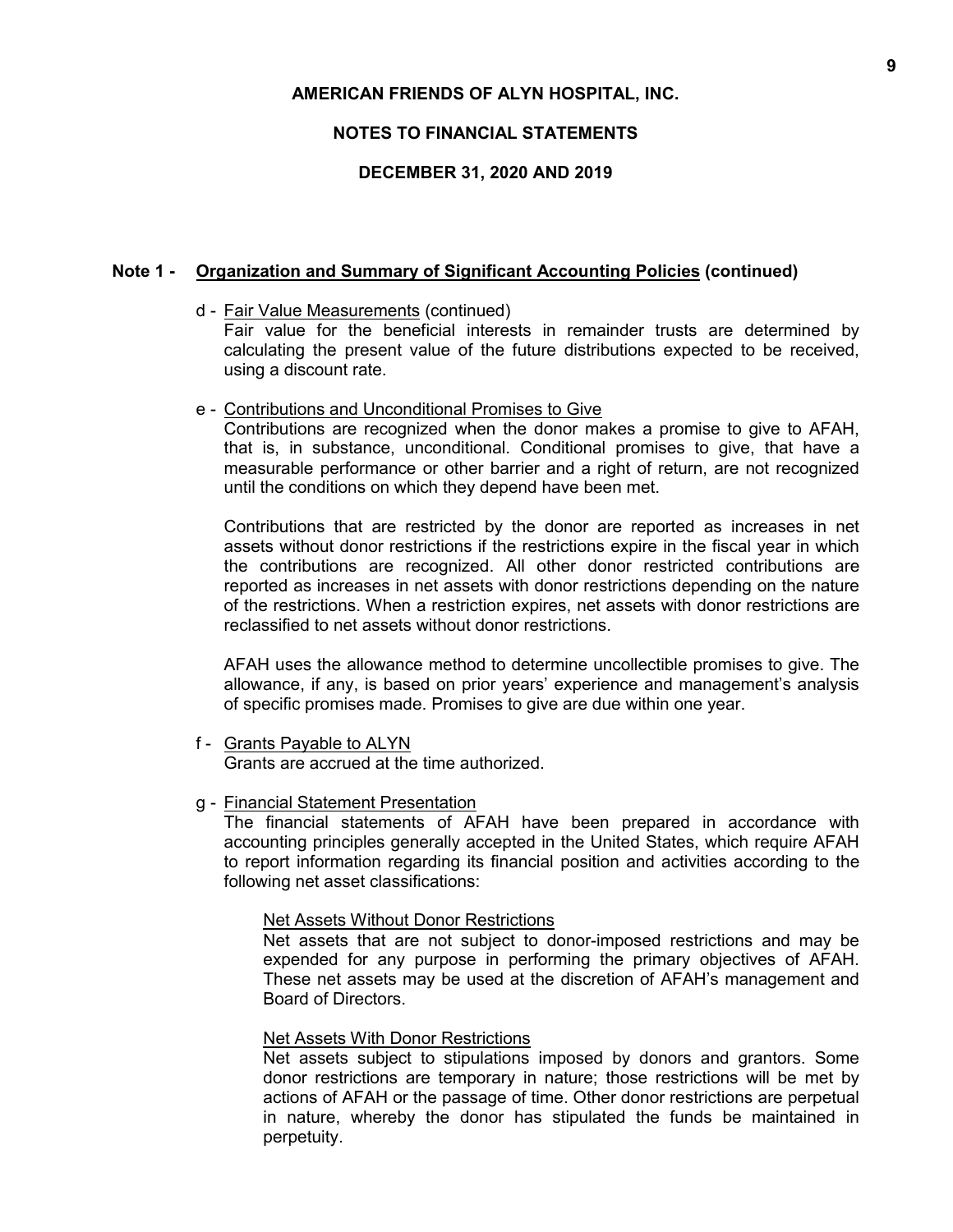## **NOTES TO FINANCIAL STATEMENTS**

### **DECEMBER 31, 2020 AND 2019**

### **Note 1 - Organization and Summary of Significant Accounting Policies (continued)**

#### h - Use of Estimates

The preparation of financial statements in conformity with generally accepted accounting principles requires management to make estimates and assumptions that affect certain reported amounts and disclosures. Accordingly, actual results could differ from those estimates.

#### i - Website

Website costs are capitalized and are being amortized using the straight-line method over the estimated useful life of the asset.

#### j - Tax Status

American Friends of ALYN Hospital, Inc. is a not-for-profit organization exempt from federal income taxes under Section 501(c)(3) of the Internal Revenue Code and has been designated as an organization which is not a private foundation.

#### k - Subsequent Events

AFAH has evaluated subsequent events through June 29, 2021, the date that the financial statements are considered available to be issued.

#### l - Functional Allocation of Expenses

The financial statements report certain categories of expenses that are attributable to more than one program or supporting function. Expenses are applied directly to programs where applicable or allocated on a reasonable and consistent basis. A substantial portion of AFAH's expenses are directly related to program activities. The expenses that are allocated include general office expenses, salaries, payroll taxes and employee benefits which are allocated based on employee time and effort.

#### m - New Accounting Pronouncements

During 2020, the Organization adopted Accounting Standards Update ("ASU") 2019-09, *Revenue from Contracts with Customers* (Topic 606). The guidance requires an entity to recognize revenue to depict the transfer of promised goods or services to customers in an amount that reflects the consideration to which the entity expects to be entitled in exchange for these goods and services. Adoption of this standard had no impact on the financial statements.

In February 2016, the FASB issued ASU 2016-02, *"Leases (Topic 842)*.*"* The core principles of ASU 2016-02 change the way organizations will account for their leases by recognizing lease assets and related liabilities on the statement of financial position for all leases with terms longer than twelve months and disclosing key information about leasing arrangements. ASU 2016-02 is effective for fiscal years beginning after December 15, 2021. AFAH is currently evaluating the impact of ASU 2016-02 on its financial statements.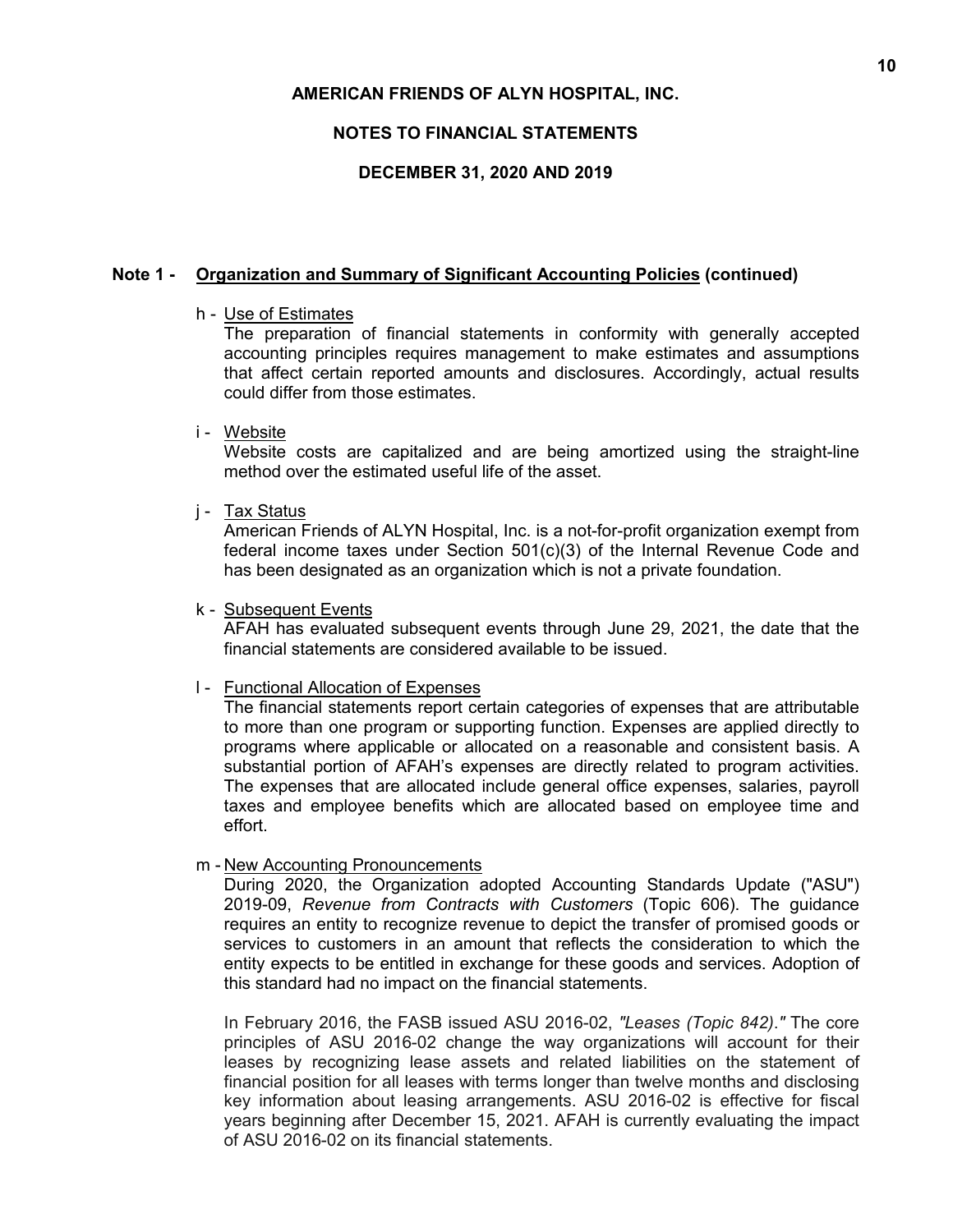#### **NOTES TO FINANCIAL STATEMENTS**

#### **DECEMBER 31, 2020 AND 2019**

#### **Note 2 - Information Regarding Liquidity and Availability**

AFAH operates with a balanced budget for each fiscal year based on the revenues expected to be available to fund anticipated expenses. A substantial portion of annual revenue is comprised of contribution revenue raised during the current year, and revenue from other sources earned during the year. AFAH considers general expenditures to consist of all expenses related to its ongoing program activities, and the expenses related to general and administrative and fundraising activities undertaken to support those services.

AFAH regularly monitors liquidity to meet its operating needs and other commitments and obligations, while seeking to maximize the investment of its available funds. Management prepares regular cash flow projections to determine liquidity needs, and has a policy to maintain liquid financial assets on an ongoing basis sufficient to cover ninety days of general expenditures. Financial assets in excess of daily cash requirements are invested in money market funds and other short-term investments.

AFAH's financial assets as of December 31, 2020 and 2019 and those available to meet cash needs for general expenditures within one year are summarized as follows:

|                                                                                                                                                                    | 2020                                 | 2019                                   |
|--------------------------------------------------------------------------------------------------------------------------------------------------------------------|--------------------------------------|----------------------------------------|
| Financial Assets at Year End:<br>Cash and cash equivalents<br>Unconditional promises to give<br>Investments                                                        | \$<br>155,021<br>73,481<br>4,932,882 | 173,962<br>\$.<br>108,842<br>4,900,272 |
| <b>Total Financial Assets</b>                                                                                                                                      | 5,161,384                            | 5,183,076                              |
| Less: Amounts not Available to be Used within One Year:<br>Net assets with donor restrictions, subject to expenditure<br>for specific purposes or passages of time | (412, 598)                           | (829, 860)                             |
| Net assets with donor restrictions for endowment, subject<br>to spending policy and appropriation                                                                  | (4,850,000)                          | (4,850,000)                            |
| <b>Financial Assets Available to Meet General Expenditures</b><br>within One Year                                                                                  |                                      |                                        |

In addition to these financial assets available within one year, AFAH maintains a donorrestricted endowment valued at \$4,932,882 and \$4,900,272 at December 31, 2020 and 2019, respectively. The endowment is invested under the direction of the Finance Committee. Amounts in excess of \$4,850,000 could be made available to meet cash needs for general expenditures at the discretion of the Board of Directors.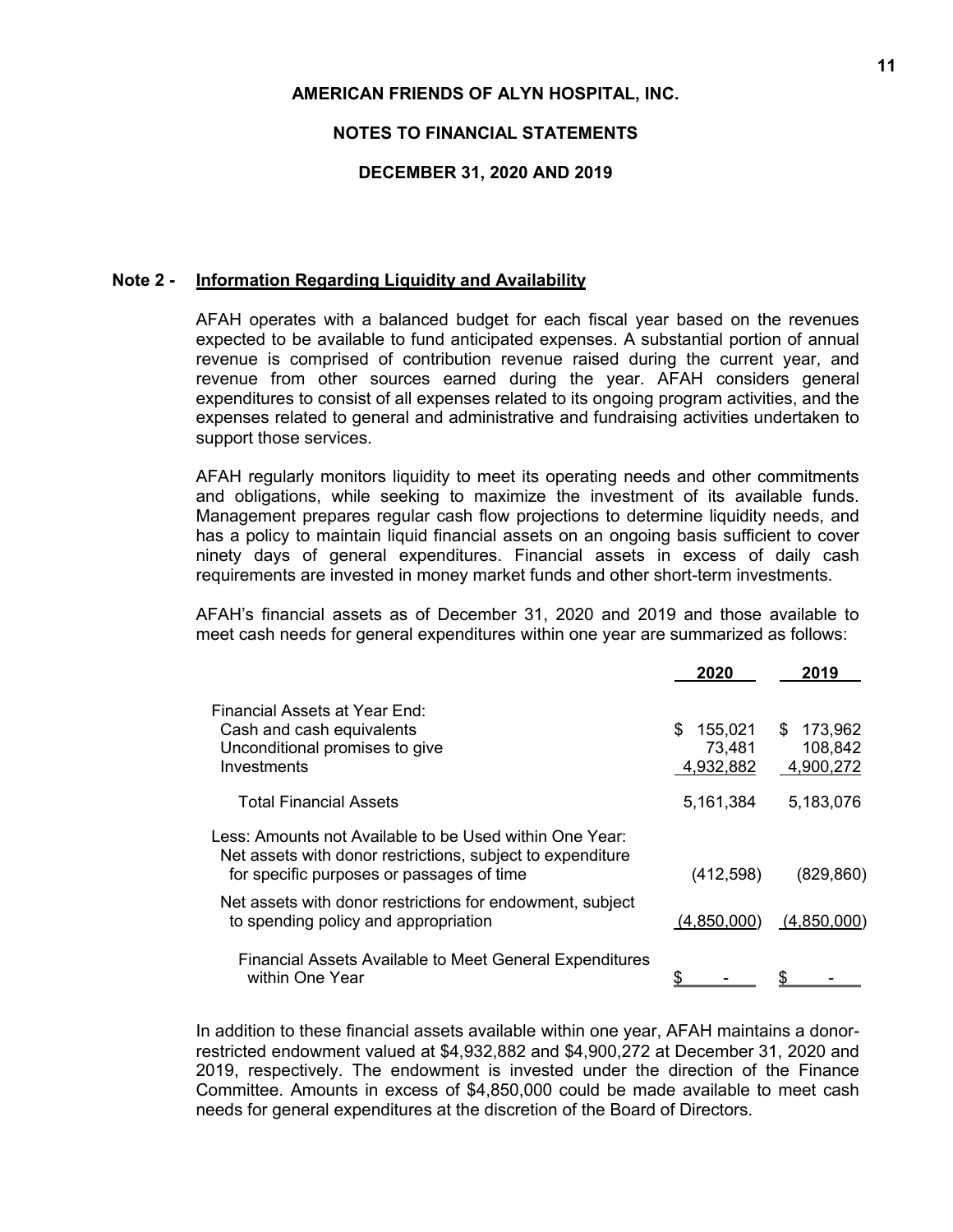### **NOTES TO FINANCIAL STATEMENTS**

### **DECEMBER 31, 2020 AND 2019**

### **Note 3 - Restrictions on Assets**

a - Net Assets With Donor Restrictions

Net assets with donor restrictions are restricted for the following purposes or periods:

|                                                                    | 2020                   | 2019                    |
|--------------------------------------------------------------------|------------------------|-------------------------|
| Operating<br>Subject to passage of time<br>Endowment in perpetuity | \$412,598<br>4,850,000 | \$ 829,860<br>4,850,000 |
| Total Net Assets With Donor Restrictions                           | \$5,262,598            | \$5,679,860             |

Net Assets With Donor Restrictions - Subject to Passage of Time Net assets with donor restrictions subject to expenditure for passage of time consist of beneficial interests in remainder trusts at December 31, 2020 and 2019.

b - Net Assets With Donor Restrictions - Perpetual in Nature

Net assets with donor restrictions - perpetual in nature represent an endowment from The Woldenberg Foundation and in accordance with donor restrictions is required to be maintained in perpetuity.

### **Note 4 - Endowment Funds**

AFAH's restricted endowment was funded by a contribution from The Woldenberg Foundation. As required by generally accepted accounting principles, net assets associated with endowment funds are classified and reported based on the existence or absence of donor-imposed restrictions.

Consistent with New York State Not-for-Profit Corporation Law and the New York Prudent Management of Institutional Funds Act ("NYPMIFA"), AFAH classifies as net assets with donor restrictions, perpetual in nature, (a) the original value of gifts donated to the endowment, (b) the original value of subsequent gifts to the endowment and (c) accumulations to the endowment made in accordance with the direction of any applicable donor gift instrument at the time the accumulation is added to the fund. The remaining portion of the donor-restricted endowment fund that is not classified in net assets with donor restrictions perpetual in nature is classified as net assets with donor restrictions subject to the passage of time or purpose until those amounts are appropriated for expenditure by AFAH.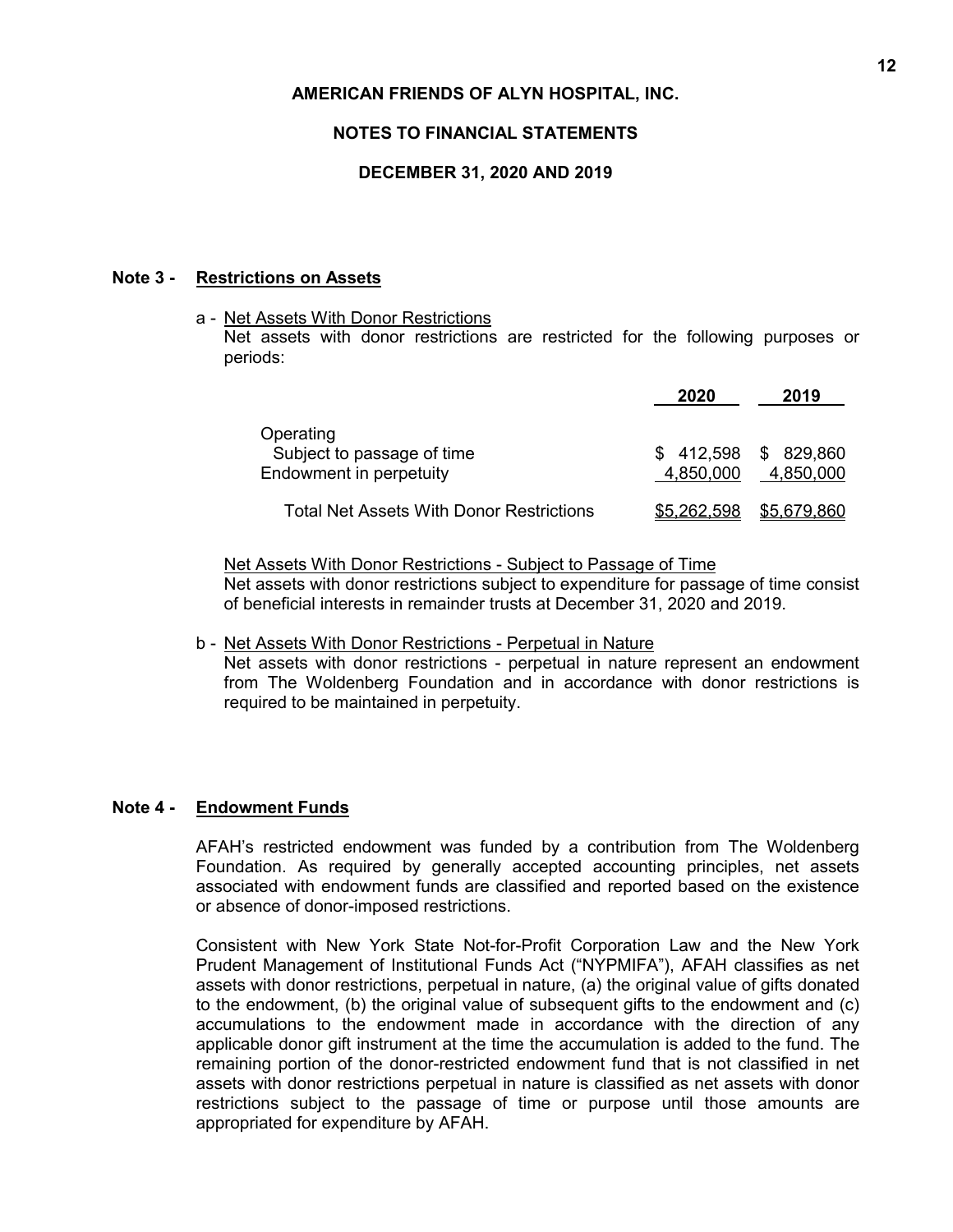#### **NOTES TO FINANCIAL STATEMENTS**

### **DECEMBER 31, 2020 AND 2019**

#### **Note 4 - Endowment Funds (continued)**

AFAH has a policy of appropriating for distribution each year an amount equal to the investment earnings and realized and unrealized gains and losses earned on its invested funds.

The fair value of assets associated with individual donor restricted endowment funds may fall below the level required to be retained as a fund of perpetual duration. AFAH has made transfers to operations in excess of the original terms of the endowment.

As of December 31, AFAH's invested endowment fund composition, by type of fund and net asset classification, are summarized as follows:

|                                       | <b>With Donor Restrictions</b>                                      |                             |             |  |
|---------------------------------------|---------------------------------------------------------------------|-----------------------------|-------------|--|
|                                       | Investment<br><b>Income Above</b><br>Original<br><b>Gift Amount</b> | Investment<br>in Perpetuity | Total       |  |
| Donor-restricted endowment fund, 2020 | 82,882                                                              | \$4,850,000                 | \$4,932,882 |  |
| Donor-restricted endowment fund, 2019 | 50,272                                                              | \$4,850,000                 | \$4,900,272 |  |

Changes in the AFAH's endowment fund for the years ended December 31 are summarized as follows:

|                                             | 2020                                                                       |                             |                    |  |
|---------------------------------------------|----------------------------------------------------------------------------|-----------------------------|--------------------|--|
|                                             | <b>Investment</b><br><b>Income Above</b><br>Original<br><b>Gift Amount</b> | Investment<br>in Perpetuity | Total              |  |
| Endowment funds, beginning of year          | 50,272<br>\$                                                               | \$4,850,000                 | \$4,900,272        |  |
| Investment Return:<br>Net investment income | 653,634                                                                    |                             | 653,634            |  |
| Appropriations for use in operations        | (621,024)                                                                  |                             | (6 <u>21,024</u> ) |  |
| Endowment Funds, End of Year                | 82,882                                                                     | \$4,850,000                 | \$4,932,882        |  |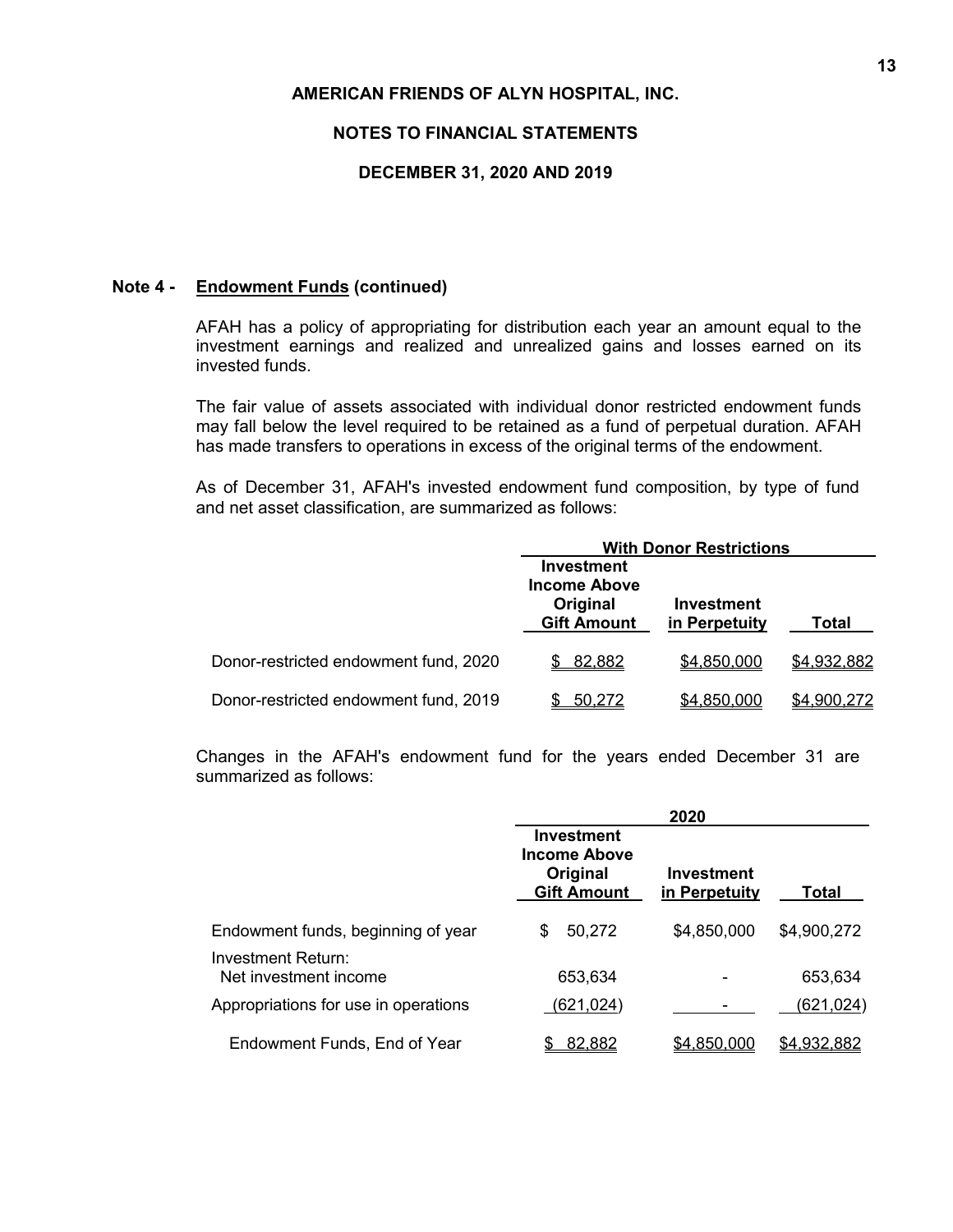#### **NOTES TO FINANCIAL STATEMENTS**

#### **DECEMBER 31, 2020 AND 2019**

## **Note 4 - Endowment Funds (continued)**

|                                             | 2019                                                                               |                             |                  |  |
|---------------------------------------------|------------------------------------------------------------------------------------|-----------------------------|------------------|--|
|                                             | <b>Investment</b><br><b>Income Above</b><br>(Below) Original<br><b>Gift Amount</b> | Investment<br>in Perpetuity | Total            |  |
| Endowment funds, beginning of year          | \$(464,068)                                                                        | \$4,850,000                 | \$4,385,932      |  |
| Investment Return:<br>Net investment income | 825,626                                                                            |                             | 825,626          |  |
| Appropriations for use in operations        | (311,286)                                                                          |                             | <u>(311,286)</u> |  |
| Endowment Funds, End of Year                | 50.272                                                                             | \$4,850,000                 | \$4.900.272      |  |

AFAH has adopted investment and spending policies for endowment assets that attempt to provide a predictable stream of funding for programs supported by its endowment, while seeking to maintain the purchasing power of the endowment assets. Endowment assets include those assets of donor-restricted funds that AFAH must hold in perpetuity, or for a donor-specified period. Under this policy, as approved by the Board of Directors, the endowment assets are invested in a manner that is intended to produce results that exceed the AFAH's spending policy while assuming a moderate level of investment risk. AFAH expects its endowment funds, over time, to provide an average rate of return of approximately 5% - 6% annually. Actual returns in any given year may vary from this amount.

To satisfy its long-term rate-of-return objectives, AFAH relies on a total return strategy in which investment returns are achieved through both capital appreciation (realized and unrealized) and current yield (interest and dividends). AFAH targets a diversified asset allocation of investments in mutual funds to achieve its long-term return objectives.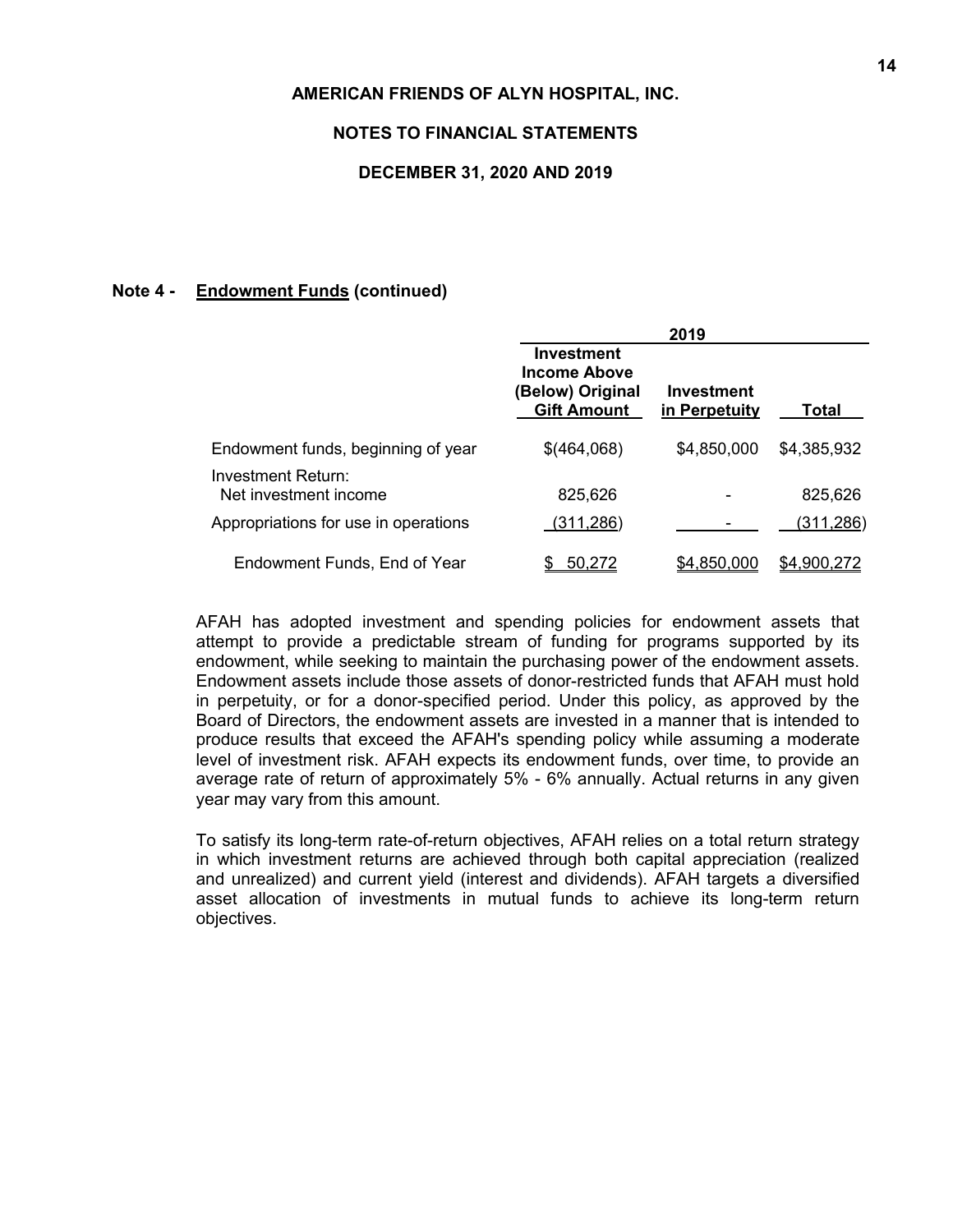### **NOTES TO FINANCIAL STATEMENTS**

### **DECEMBER 31, 2020 AND 2019**

# **Note 5 - Investments**

Investments consist of the following at December 31:

|                             | 2020        |                      | 2019               |               |  |
|-----------------------------|-------------|----------------------|--------------------|---------------|--|
|                             | Cost        | Fair<br><b>Value</b> | Cost               | Fair<br>Value |  |
| Mutual Funds:               |             |                      |                    |               |  |
| Equity                      | \$2,038,936 | \$3,197,167          | \$2,158,337        | \$2,868,134   |  |
| Fixed income                | 1,309,476   | 1,336,524            | 1,457,848          | 1,458,804     |  |
| Inflation hedges            | 135,023     | 160,968              | 161,043            | 173,112       |  |
| <b>Hedged strategies</b>    | 198,922     | 217,733              | 235,408            | 242,825       |  |
| Cash and cash equivalents   | 19,590      | 19,590               | 156,497            | 156,497       |  |
|                             | 3,701,947   | 4,931,982            | 4,169,133          | 4,899,372     |  |
| <b>State of Israel Bond</b> | 900         | 900                  | 500                | 900           |  |
|                             | \$3.702,84  | \$4,932,882          | <u>\$4,169,633</u> | \$4,900,272   |  |

The following schedule summarizes net investment income for the years ended December 31:

|                                                    | 2020      | 2019      |
|----------------------------------------------------|-----------|-----------|
| Interest, dividends and capital gain distributions | \$144,791 | \$143,649 |
| Realized gains                                     | 38,595    | 31,199    |
| Unrealized gains                                   | 499,396   | 680,429   |
| Investment fees                                    | (29, 148) | (29, 651) |
| Net Investment Income                              | \$653,634 | \$825,626 |

### **Note 6 - Website Costs and Leasehold Improvements**

A summary of website costs and leasehold improvement at December 31, is as follows:

|                                | ∟ife    | 2020             | 2019             |
|--------------------------------|---------|------------------|------------------|
| Website redesign               | 3 years | \$26,720         | \$18,620         |
| Leasehold improvements         |         | 11,092<br>37,812 | 11,092<br>29,712 |
| Less: Accumulated amortization |         | (21, 142)        | (16, 546)        |
|                                |         | <u>\$16,670</u>  | <u>13,166</u>    |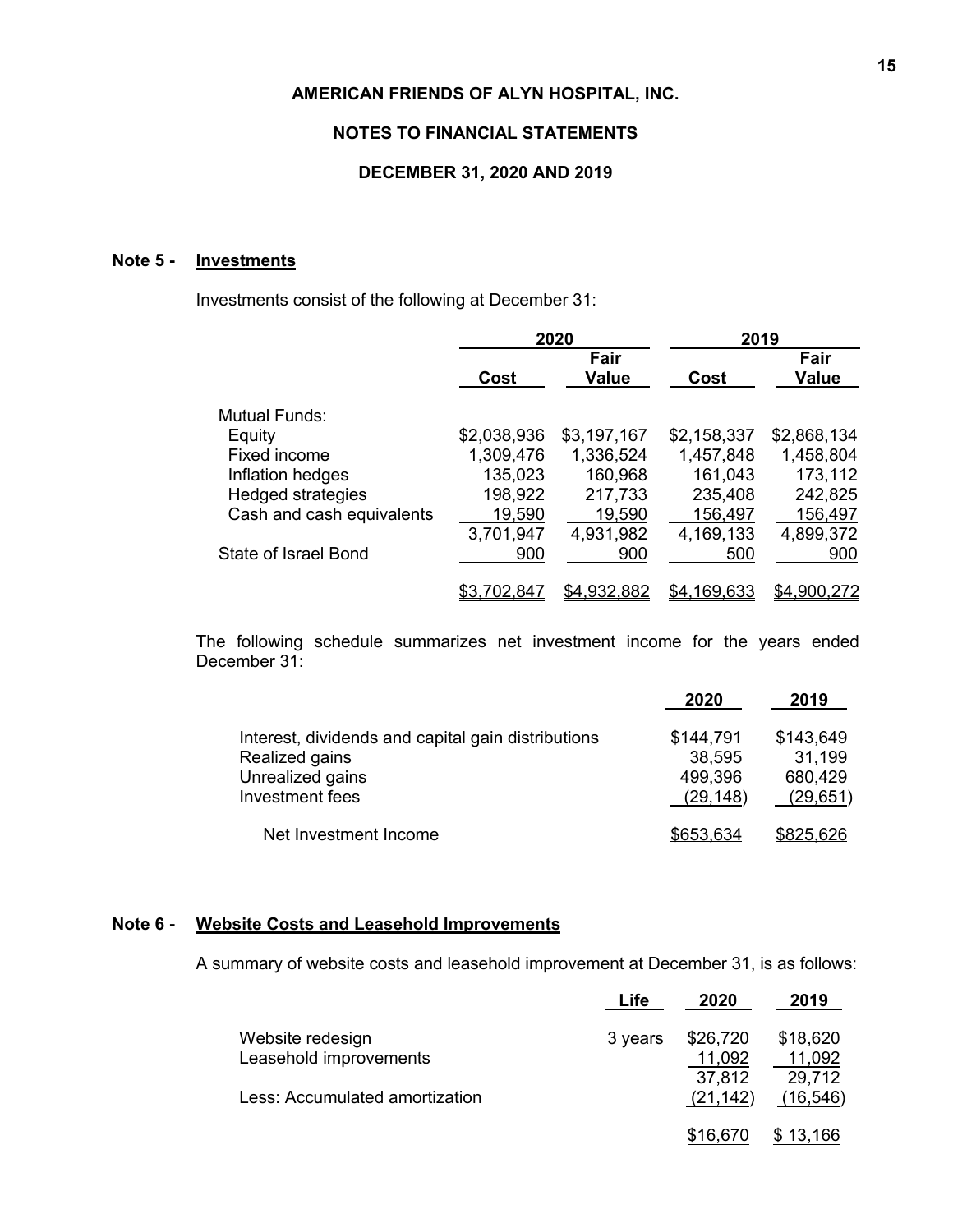## **NOTES TO FINANCIAL STATEMENTS**

### **DECEMBER 31, 2020 AND 2019**

#### **Note 7 - Beneficial Interests in Remainder Trusts**

AFAH was the beneficiary of two charitable remainder unitrusts under which AFAH receives the designated principal and income of the trusts upon the death of the donors which will then be used for AFAH's operations. The trusts' assets are held by the respective trustees. During the year ended December 31, 2020, there was a \$450,721 final distribution to AFAH from one of the unitrusts.

#### **Note 8 - Loan Payable**

In April 2020, AFAH received a \$94,770 Paycheck Protection Program (PPP) loan with an interest rate of 1% and a maturity of two years. The loan and any accrued interest can be forgiven in its entirety if the loan proceeds are applied towards applicable payroll and occupancy costs, as defined by the Coronavirus Aid, Relief and Economic Security Act. In January 2021, the full amount of this loan was forgiven.

### **Note 9 - Commitment**

AFAH entered into a lease for its New York office expiring April 30, 2023. Minimum annual rentals under the agreement are as follows:

| <b>Year Ending December 31,</b> |          |
|---------------------------------|----------|
| 2021                            | \$74,658 |
| 2022                            | 76,338   |
| Thereafter, through April 2023  | 26,019   |

### **Note 10 - Concentration of Credit Risk**

AFAH maintains its cash and cash equivalents at financial institutions located in New York. The cash balances up to certain limits are insured by the Federal Insurance Corporation.